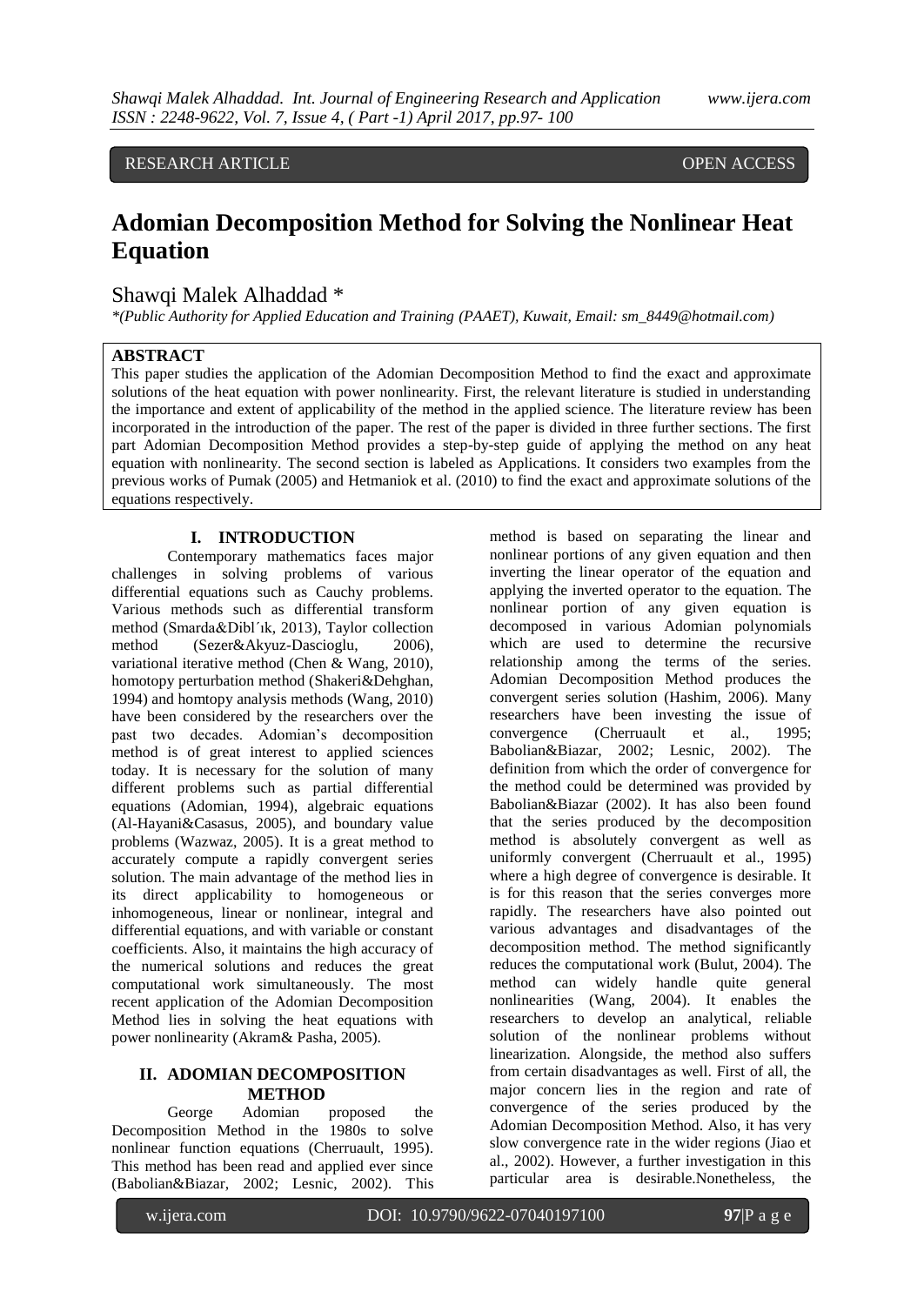Adomian Decomposition Method is one of the finest solutions to the nonlinearities today. The advantages of the method provide a strong base of wide-ranging applicability of the decomposition solution in fields like engineering, chemistry, biology, and physics (Adomian, 1995, 1996; Babolian&Biazar, 2002; Biazar, 2006). In fact, the method has proven to be highly applicable to such diverse areas as nonlinear optics, particle transport, mass and/or heat transfer, chaos theory and the fermentations theory (Hashim et al., 2006). The most recent application of the decomposition method lies in finding the solution of the nonlinear heat equations which are one of the most important phenomena in engineering, physics, and mathematics. Here is an example of how the decomposition method can be used to solve a simple heat equation with a power nonlinearity:

$$
u_t(x,t) = u_{xx} + u^m \tag{1}
$$

subject to the initial condition

$$
u(x,0) = f(x) \tag{2}
$$

Approximating by an operator<br> $L_t u(x, t) = L_{xx} u + u^m(3)$ 

Taking the inverse operator of the operator  $L_t$ exists and it defined as

$$
L_t^{-1}(.) = \int_0^t (.) dt (4)
$$

Thus, applying the inverse operator  $L_{\tau}^{-1}$  to equation 1 yields

$$
L_t^{-1}L_t u(x, t) = L_t^{-1}L_{xx}u + \varepsilon L_t^{-1}u^m(5)
$$
  
 
$$
u(x, t) = u(x, 0) + L_t^{-1}L_{xx}u + \varepsilon L_t^{-1}u^m.
$$
 (6)

Presenting the Adomian Decomposition Method solution as under

$$
u(x,t) = \sum_{n=0}^{\infty} u_n(x,t) (7)
$$

Decomposing the nonlinear portion of equation 1 in Adomian polynomials

$$
A_n = \frac{1}{n!} \frac{d^n}{d\lambda^n} \left[ N \left( \sum_{n=0}^{\infty} \lambda^n u_n \right) \right]_{\lambda=0} \qquad n \ge 0
$$

thus,

as

 $Nu(x,t) = \sum_{n=1}^{\infty} A_n$ 

Substituting equation 7 in equation 9

$$
u(x,t) = u(x,0) + L_t^{-1} L_{xx} \sum_{n=0}^{\infty} u_n(x,t) + L_t^{-1} \sum_{n=0}^{\infty} A_n
$$

Recurrent relation from equation 10 can be defined

$$
u_0(x, 0) = f(x)
$$
  

$$
u_{n+1}(x, t) = L_t^{-1} L_{xx} u_n(x, t) + \varepsilon L_t^{-1} A_n \text{ for } n = 0, 1, 2, ...
$$

form which<br> $u_1(x, t) = L_t^{-1} L_{xx} u_0 + L_t^{-1} A_0$  $u_2(x,t) = L_t^{-1} L_{xx} u_1 + L_t^{-1} A_1$ <br> $u_3(x,t) = L_t^{-1} L_{xx} u_2 + L_t^{-1} A_2$  $u_n(x,t) = L_t^{-1}L_{xx}u_{n-1} + L_t^{-1}A_{n-1}$ 

We can estimate the approximate solution  $\phi_{\gamma}$  by using the  $\gamma$ - term approximation. That is,

$$
\phi_{\gamma} = \sum_{n=0}^{\gamma - 1} u_n(x, t) \tag{11}
$$

Equation 7 and equation 11 make it clear that  $u(x,t) = \lim_{v \to \infty} \phi_{\gamma}(x,t)$ 

Finally, we want to apply the Adomian Decomposition Method to two examples and compare the exact solution and approximate solution. The importance of arriving at approximate (Dehghan, 2004; Grzymkowski&Słota, 2005; Hetmaniok et al., 2010) or exact (Lesnic, 2002; Pamuk&Pamuk, 2014) solution is explained by the efficiency of these problems. Pumak (2005) utilised the Adomian Decomposition Method to find the exact location of a heat equation with both linear and nonlinear powers in his paper titled "An Application for Linear and Nonlinear Heat Equations by Adomian's Decomposition Method." For the purpose of this paper, I am considering the nonlinearity only. Here is the heat equation Pumak considered in the paper;

$$
u_t(x,t) = u_{xx} - 2u^3
$$

**Applications**

Consider the nonlinear heat equation and subject to initial condition

$$
u_t(x,t) = u_{xx} - 2u^2(12)
$$
  
\n
$$
u(x,0) = \frac{1+2x}{x^2+x+1}(13)
$$
  
\nWhere for the exact solution of equation 12 as  
\n
$$
u(x,t) = \frac{1+2x}{x^2+x+6t+1}
$$
(14)  
\nIn an operator form, equation 12 becomes,  
\n
$$
u(x,t) = u(x,0) + L_t^{-1}L_{xx}u - 2L_t^{-1}u^2(15)
$$
  
\nthe Adomain Polynomials are  
\n
$$
A_0 = -2u_0^2
$$
  
\n(9)  $A_1 = -6u_0^2u_1$   
\n
$$
A_2 = -6(u_0u_1^2 + u_0^2u_2)
$$
  
\nAnd so on. Thus,  
\n
$$
u_0 = \frac{1+2x}{x^2+x+1}
$$
  
\n
$$
u_1 = L_t^{-1}L_{xx}(u_0) - 2L_t^{-1}(u_0^2) = \frac{-6(1+2x)}{(x^2+x+1)^2}t
$$
  
\n
$$
u_2 = L_t^{-1}L_{xx}(u_1) - 6L_t^{-1}(u_0^2u_1) = \frac{36(1+2x)}{(x^2+x+1)^2}t^2
$$
  
\n...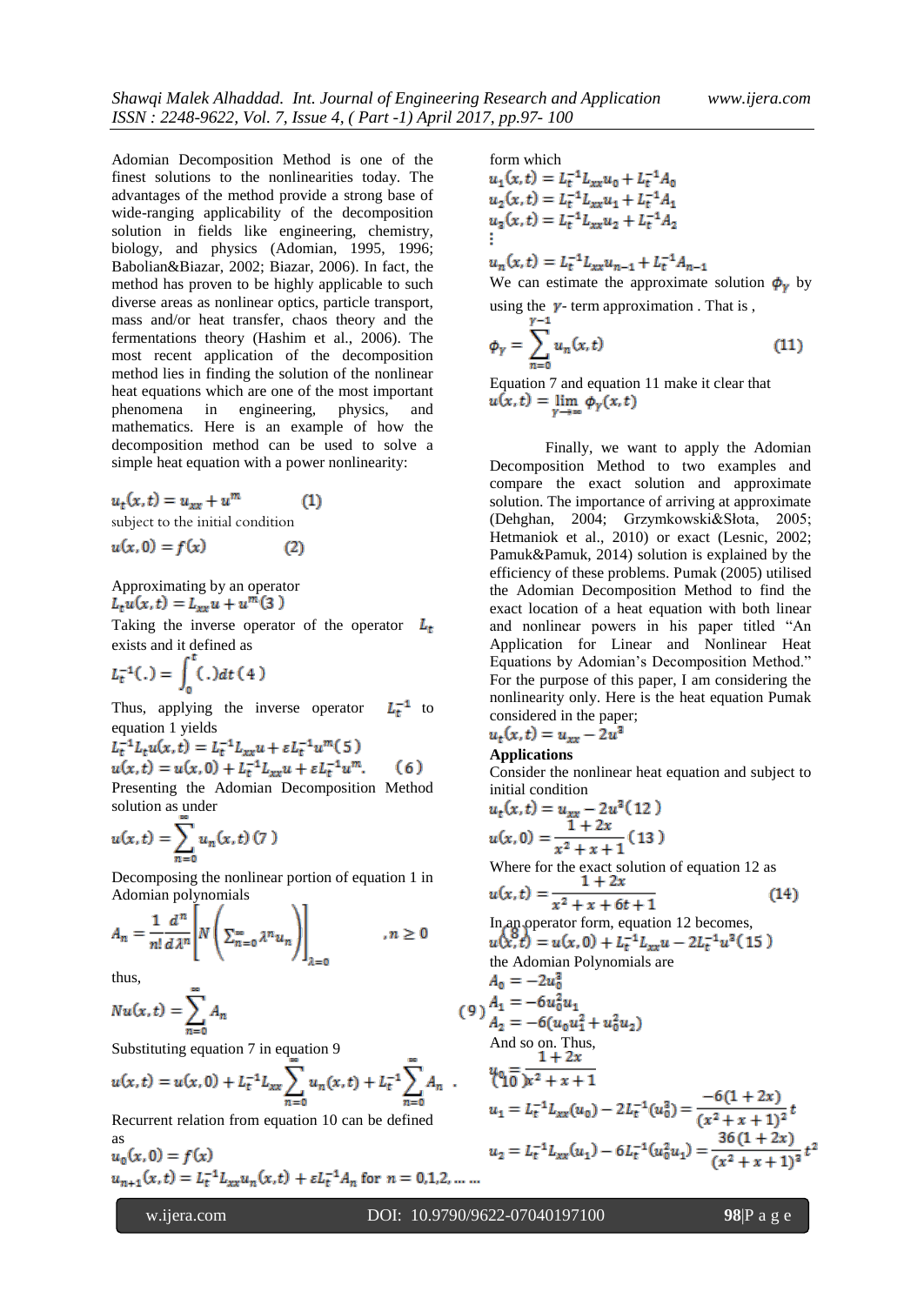$$
u_3 = L_t^{-1} L_{xx}(u_2) - 6L_t^{-1}(u_0^2 u_2 + u_1^2 u_0) = \frac{-216(1+2x)}{(x^2+x+1)^4} t^{8}
$$
  
:

and so on.

and so on:  
\n
$$
u(x, t) = u_0(x, t) + u_1(x, t) + u_2(x, t) + u_3(x, t) + \cdots
$$
\n
$$
u(x, t) = \frac{1 + 2x}{x^2 + x + 1} - \frac{6(1 + 2x)}{(x^2 + x + 1)^2}t + \frac{36(1 + 2x)}{(x^2 + x + 1)^3}t^2
$$
\nSo the equation 16 is almost equal  
\n
$$
u(x, t) \approx \frac{1 + 2x}{x^2 + x + 6t + 1}
$$

It is the solution of the heat equation 12 by using ADM.

#### **III. CONCLUSION**

This paper proposes the application of the Adomian Decomposition Method for solving the nonlinear heat equations. It is a semi analytical method and it is the best method to solve the ordinary and partial equation with both linear and nonlinear powers. Examples from the previous works are used. It is concluded that Adomian Decomposition Method provides both exact and approximate numerical solutions for the heat equations with nonlinear power in comparison to other solutions such as antireductiori method (Fushchych& Zhdanov, 1994) and Lie symmetry reduction method (Euler & Euler, 1997).

#### **REFERENCES**

- [1]. M. Wazwaz, (2005) Adomian decomposition method for a reliable treatment of the Bratu-type eqautions, Appl. Math. Comput. 166, 652-663.
- [2]. D. Lesnic. (2002) Convergence of Adomian's decomposition method: periodic temperatures. Computers and Mathematics with Applications, 44:13–24
- [3]. E. Babolian and J. Biazar. (2002) On the order of convergence of Adomian method. Applied Mathematics and Computation, 130:383–387.
- [4]. F. Shakeri, M. Dehghan, (2008) Solution of delay differential equations via a homotopy perturbation method, Mathematical and Computer Modelling, 48, 486–498.
- [5]. G. Adomian, Solving Frontier Problems of Physics: The Decomposition Method, Kluwer Academic Publishers, Dordrecht, 1994.
- [6]. G. Adomian. (1995) Solving the mathematical models of neurosciences and medicine. Mathematics and Computers in Simulation, 40:107–114.
- [7]. G. Adomian. (1996) The Kadomtsev-Petviashvili Equation. Applied Mathematics and Computation, 76:95–97.
- [8]. J. Biazar. (2006) Solution of the epidemic model by Adomian decomposition method. Applied Mathematics and Computation, 173:1101–1106.
- [9]. H. Bulut, M. Erg¨ut, V. Asil, and R.H.  $-2180k^2 + 243004$ ) Numerical solution of a
- viscous incompressible flow problem through<sup>1</sup> an orifice by Adomian decomposition method. Applied Mathematics and Computation, 153:733– 741.
- [10]. Hetmaniok. E., Slota, D., Witula R., Zielonka A., (2010). Comparison of the Adomian decomposition method and the variational iteration method in solving the moving boundary problem. nstitute of Mathematics, Silesian University of Technology, Kaszubska 23, 44-100 Gliwice, Poland
- [11]. Hashim. (2006) Comments on "a new algorithm for solving classical Blasius equation" by L. Wang. Applied Mathematics and Computation, 176(2):700–703.
- [12]. Hashim, M.S.M. Noorani, and M.R. Said Al-Hadidi. (2006) Solving the generalized BurgersHuxley equation using the Adomian decomposition method. Mathematical and Computer Modelling, 43(11-12):1404–1411.
- [13]. L. Wang. (2004) A new algorithm for solving classical Blasius equation. Applied Mathematics and Computation, 157:1–9.
- [14]. M. Akram and M. A. Pasha, (2005) "A numerical method for the heat equation with a nonlocal boundary condition," Intern. Jour. of Information and systems sciences, vol. 1 n°2, pp.162- 171.
- [15]. M. Euler, N. Euler, (1997). Symmetries for a class of explicitly space and time dependent  $(1 + 1)$ - dimensional wave equations, Sym. Nonlinear Math. Phys. 1, 70–78.
- [16]. M. Dehghan, (2004). Application of the Adomian decomposition method for twodimensional parabolic equation subject to nonstandard boundary specifications. Appl. Math. Comput., 157, pp. 549–560
- [17]. M. Sezer, A. Akyuz-Dascioglu, (2006). Taylor polynomial solutions of general linear differential-difference equations with variable coefficients, Appl. Math. Comput. 174, 753–765.
- [18]. Pamuk, S. (2005), An Application for Linear and Nonlinear Heat Equations by Adomian's Decomposition Method, Appl. Math. Comput. 163, 89-96
- [19]. Q. Wang, F. Fu, (2010) Solving Delay Differential Equations with Homotopy Analysis Method, Communications in